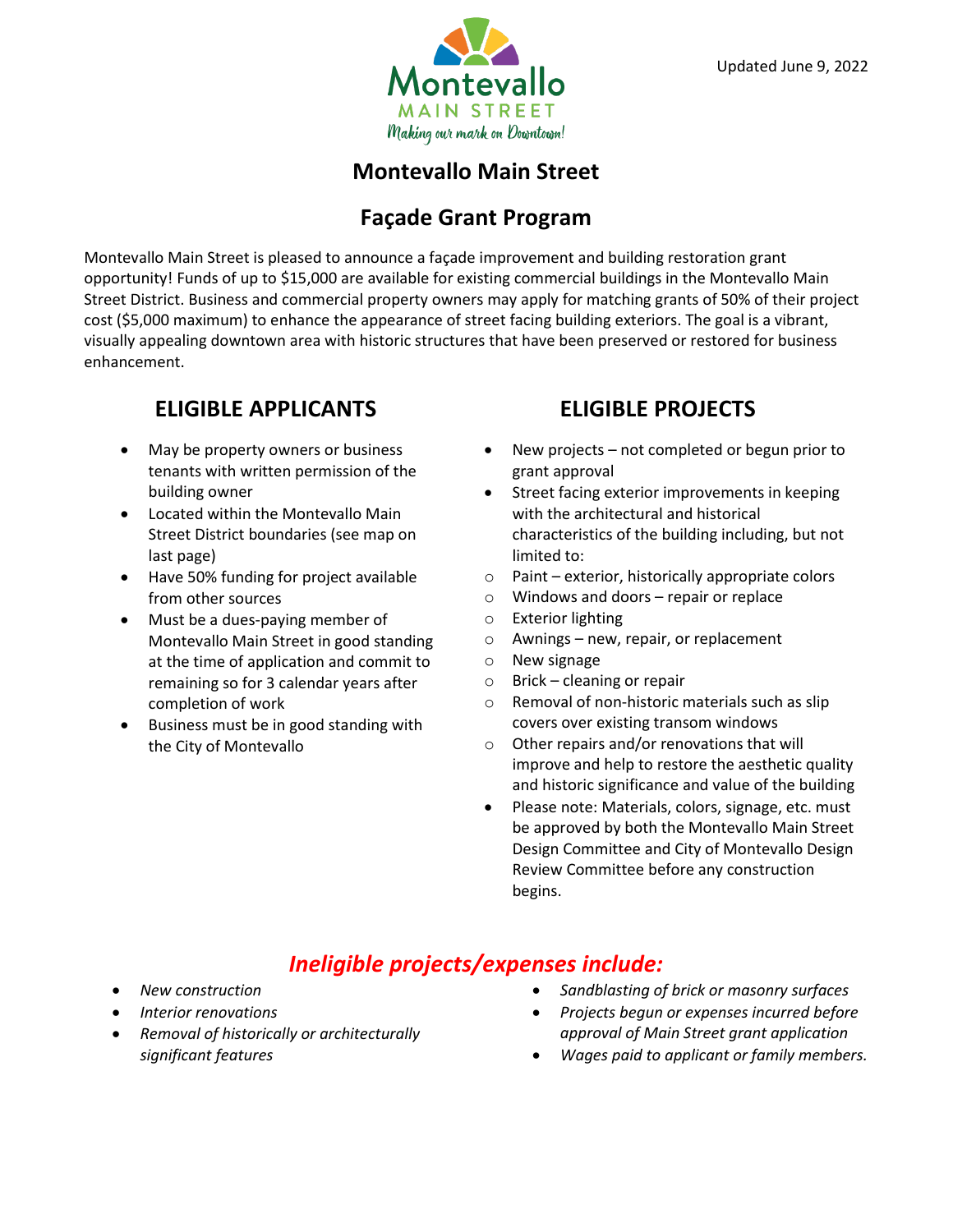

#### **Main Street District: CONSIDER ALL: Questions?**



**Julie Smitherman 205-837-1829 Julie.smitherman@ymail.com**

> **Application Deadline: June 27, 2022**

**Submit completed applications and supporting documentation to:**

**Montevallo Main Street 541 Main Street Montevallo, AL 35115 or email to: [mainstreet@cityofmontevallo.com](mailto:mainstreet@cityofmontevallo.com)**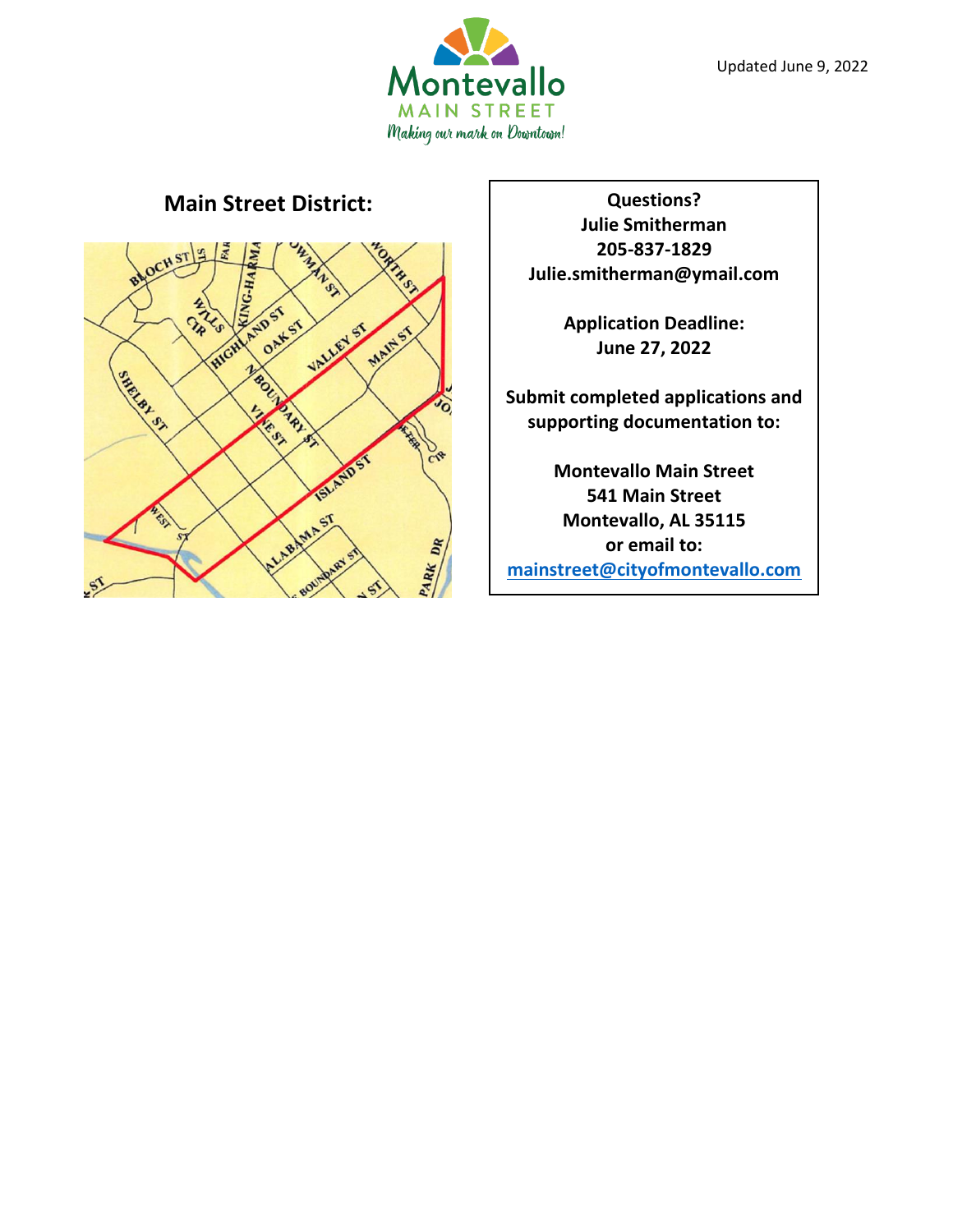

#### **APPLICATION PROCESS:**

- 1. Submit the completed application and supporting materials to Montevallo Main Street prior to the application deadline (June 27, 2022).
- 2. Supporting materials include: photo(s) of the current building street front, concept drawing(s) or other rendering(s) to show the intended project outcome, project budget with description of the source of matching funds, signed permission from the property owner if required, and timeline for completion of the project.
- 3. IMPORTANT: Once a grant is awarded, all applicable review committees (Main Street Design Committee, and City of Montevallo Design Review Committee) must approve the specific improvements before the work is begun.
- 4. Projects will be awarded by July 1, 2022. Projects should be completed within 3 months of the grant approval date (by September 30, 2022).
- 5. A written report with pictures and expenditures is to be submitted to Montevallo Main Street upon completion of the project to obtain reimbursement.

|                                                                 | Business Name: __________________________________ Montevallo Main Street Member? Yes ______ No _____ |
|-----------------------------------------------------------------|------------------------------------------------------------------------------------------------------|
|                                                                 |                                                                                                      |
| Matching Grant Request: \$___________________ (Maximum \$5,000) |                                                                                                      |
|                                                                 | Estimated total cost of improvements: \$ (Grant is limited to no more than 50% of total cost.)       |
|                                                                 | Source of matching funds (cash on hand, loans, etc.): ___________________________                    |
|                                                                 |                                                                                                      |

Please attach quotes, cost estimates, itemized material costs, etc. to further support your request.

# **Façade Grant Application**